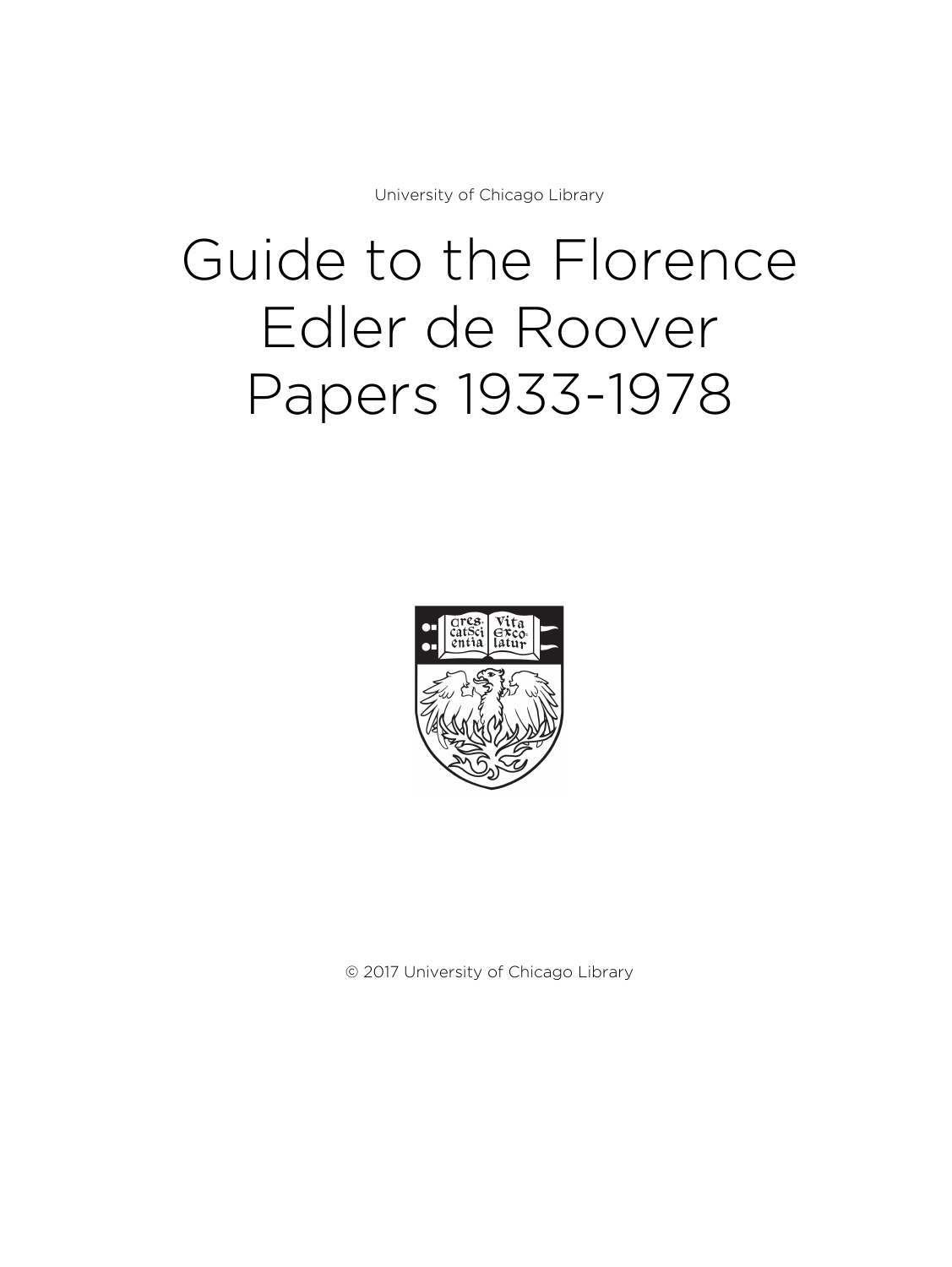# **Table of Contents**

| Descriptive Summary                                                                          | $\mathfrak{Z}$ |
|----------------------------------------------------------------------------------------------|----------------|
| Information on Use                                                                           | 3              |
| Access                                                                                       | $\mathfrak{Z}$ |
| Citation                                                                                     | 3              |
| <b>Biographical Note</b>                                                                     | 3              |
| Scope Note                                                                                   | 4              |
| <b>Related Resources</b>                                                                     | 4              |
| <b>Subject Headings</b>                                                                      | 4              |
| <b>INVENTORY</b>                                                                             | 4              |
| Series I: Writing                                                                            | 4              |
| Subseries 1: Translations and Transcriptions                                                 | 4              |
| Subseries 2: PhD Dissertation, "The Silk Trade of Lucca during the Thirteenth and Fourteenth |                |
| Centuries," 1930                                                                             |                |
| Subseries 3: Articles                                                                        | 6              |
| Series II: Correspondence                                                                    | 6              |
| Series III: Research                                                                         | 6              |
| Subseries 1: Strozzi                                                                         | 6              |
| Subseries 2: Antwerp                                                                         |                |
| Subseries 3: Articles on the history of Accounting, 1889-1971                                | 7              |
| Subseries 4 Pieter Van der Molen & Brothers                                                  | 8              |
| Subseries 5: The Medici                                                                      | 9              |
| Subseries 6: Miscellaneous                                                                   | 9              |
| Series IV: Microfilm                                                                         | 10             |
| Series V: Oversize                                                                           | 11             |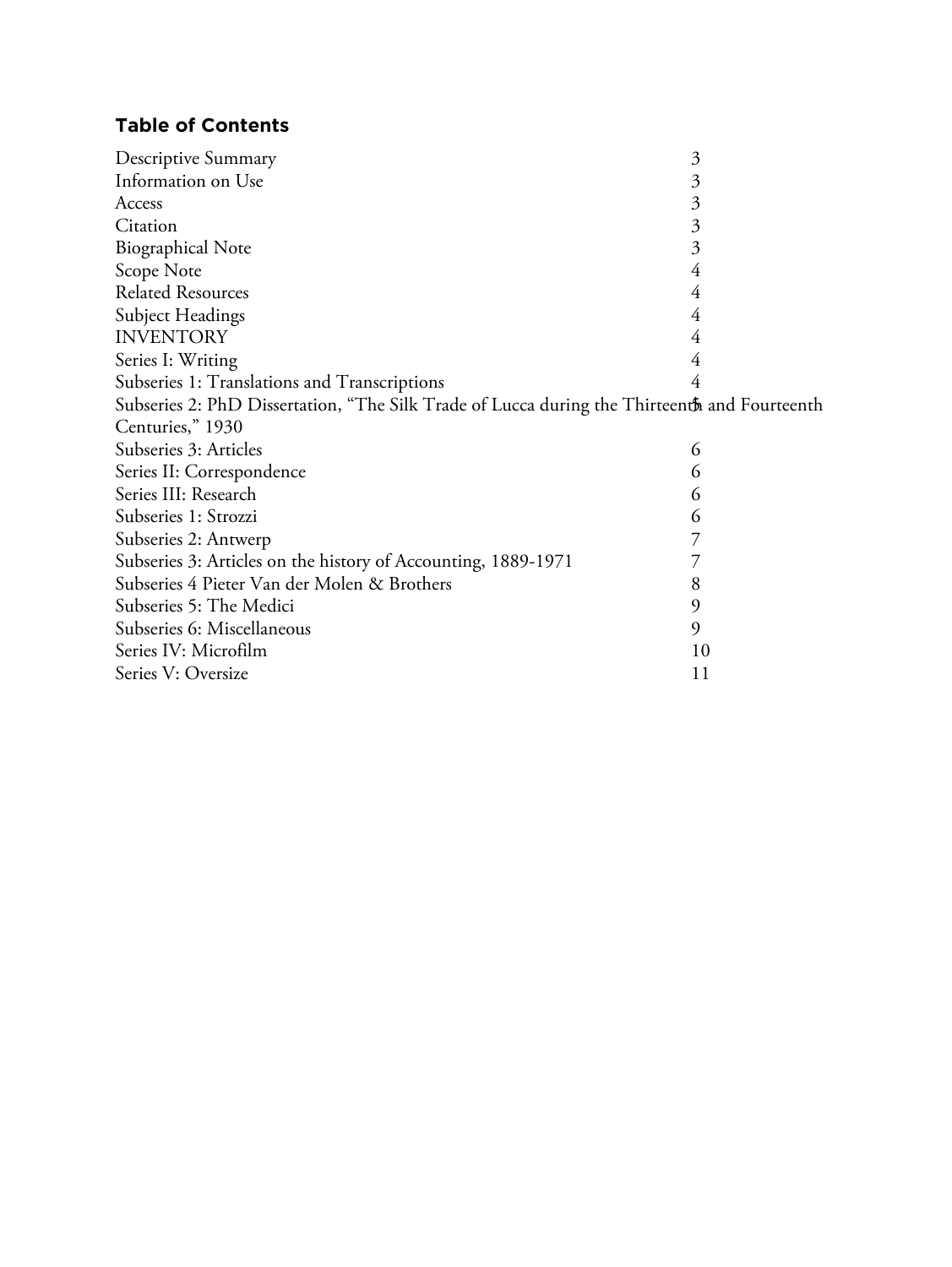## **Descriptive Summary**

| <b>Identifier</b> | <b>ICU.SPCL.DEROOVERFE</b>                                                                                                                                                                                                                                                         |
|-------------------|------------------------------------------------------------------------------------------------------------------------------------------------------------------------------------------------------------------------------------------------------------------------------------|
| <b>Title</b>      | de Roover, Florence Edler. Papers                                                                                                                                                                                                                                                  |
| Date              | 1933-1978                                                                                                                                                                                                                                                                          |
| <b>Size</b>       | 11 linear feet (17 boxes)                                                                                                                                                                                                                                                          |
| <b>Repository</b> | Special Collections Research Center<br>University of Chicago Library<br>1100 East 57th Street<br>Chicago, Illinois 60637 U.S.A.                                                                                                                                                    |
| <b>Abstract</b>   | Florence Edler de Roover (1900-1987) historian. The collection documents<br>her study of romance languages and medieval European history, and contains<br>publications, correspondence, research notes and drafts, and translations and<br>transcriptions of medieval manuscripts. |

## **Information on Use**

## **Access**

This collection is open for research.

## **Citation**

When quoting material from this collection, the preferred citation is: de Roover, Florence Edler. Papers, [Box #, Folder #], Special Collections Research Center, University of Chicago Library

# **Biographical Note**

Florence Edler de Roover was born in Chicago in December of 1900 or 1901. She received her Ph.B, MA, and PhD in romance languages and medieval history with honors from the University of Chicago in 1930. Her PhD dissertation, titled "The Silk Trade of Lucca during the Thirteenth and Fourteenth Centuries," was first published in 1930. De Roover lectured on this topic for several years. She published her "Glossary on Mediaeval Terms of Business, Italian Series, 1200-1600" by 1934. She spent a year as a fellow at the University of Toulouse, a year as a fellow at the University of Florence, and also a year as a fellow of the Belgium American Foundation.

De Roover met her husband, Raymond de Roover, also a historian of medieval economic history, while studying in Antwerp. They married in 1936. After their marriage, Raymond de Roover obtained a scholarship to Harvard Business School, later teaching at the universities of Harvard and Chicago, as well as at Boston College and Brooklyn College. From 1938-1944, Florence de Roover served as the head of the Department of History at MacMurray College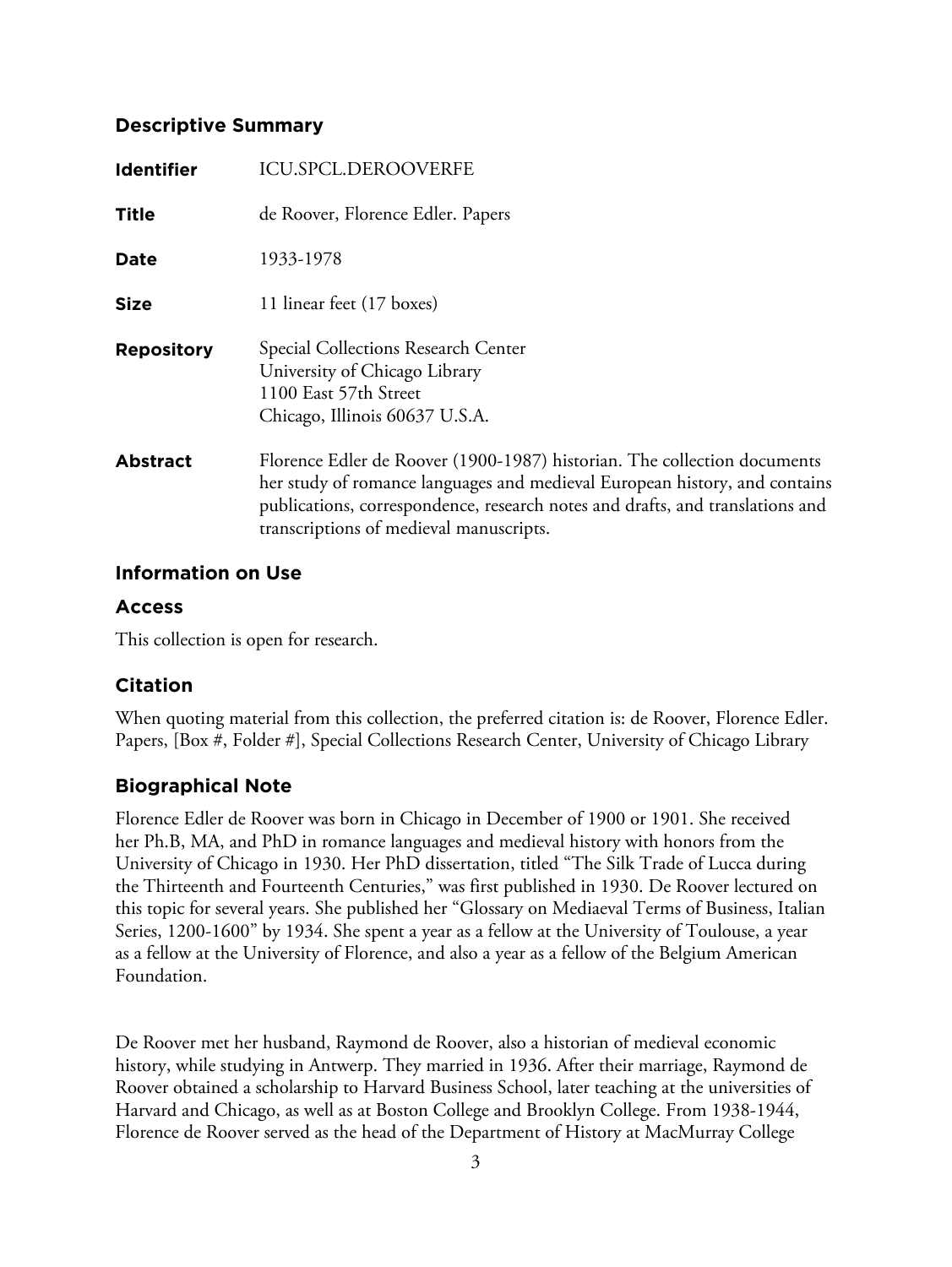in Jacksonville, Illinois before taking two years to research and write a book in Europe. From 1943-1944, she was also the State chairman for International relations for Illinois. In 1946 she took the position of visiting professor and acting head of the Department of History at Cedar Crest College in Pennsylvania. De Roover was a member of the American Historical Association, the American Association of Teachers of Italian, the Economic History Society of London, and the society of Medieval University Women.

The de Roovers lived in Brooklyn, New York until the death of Raymond de Roover in 1972. Upon her husband's death, Florence de Roover moved to Florence, Italy to continue research for a book she began before her marriage, leaving her belongings in Rock Island, Illinois at the home of her brother Alfred. In 1983, at the age of 83, she suffered a stroke, resulting in a fall that fractured her hip, arm, and several vertebrae. Too weak to travel, de Roover lived in a nursing home in Florence until her death September 6, 1987. The de Roovers had no children.

## **Scope Note**

The Florence Edler de Roover Papers are organized into five series: Series I: Writing; Series II: Correspondence; Series III: Research; Series IV: Microfilm; and Series V: Oversize. This collection contains academic and research material including drafts, transcriptions, translations, and notes compiled and written by de Roover. Materials created by de Roover date 1933-1978. Articles and other research materials are in several European languages, including English, Dutch, French, German, and Italian.

## **Related Resources**

The following related resources are located in the Department of Special Collections:

Nef, John Ulric, Jr. Papers, 1840-2008

## **Subject Headings**

- De Roover, Florence Edler, 1900-1987
- De Roover, Raymond Adrien, 1904-1972
- •

# **INVENTORY**

# **Series I: Writing**

# **Subseries 1: Translations and Transcriptions**

**Box 1 Folder 1** The Origin of Capitalism in Venice, Reinhard Heynen, 1933 **Box 1 Folder 2** The Secret Book of Gregorio Dati, 1976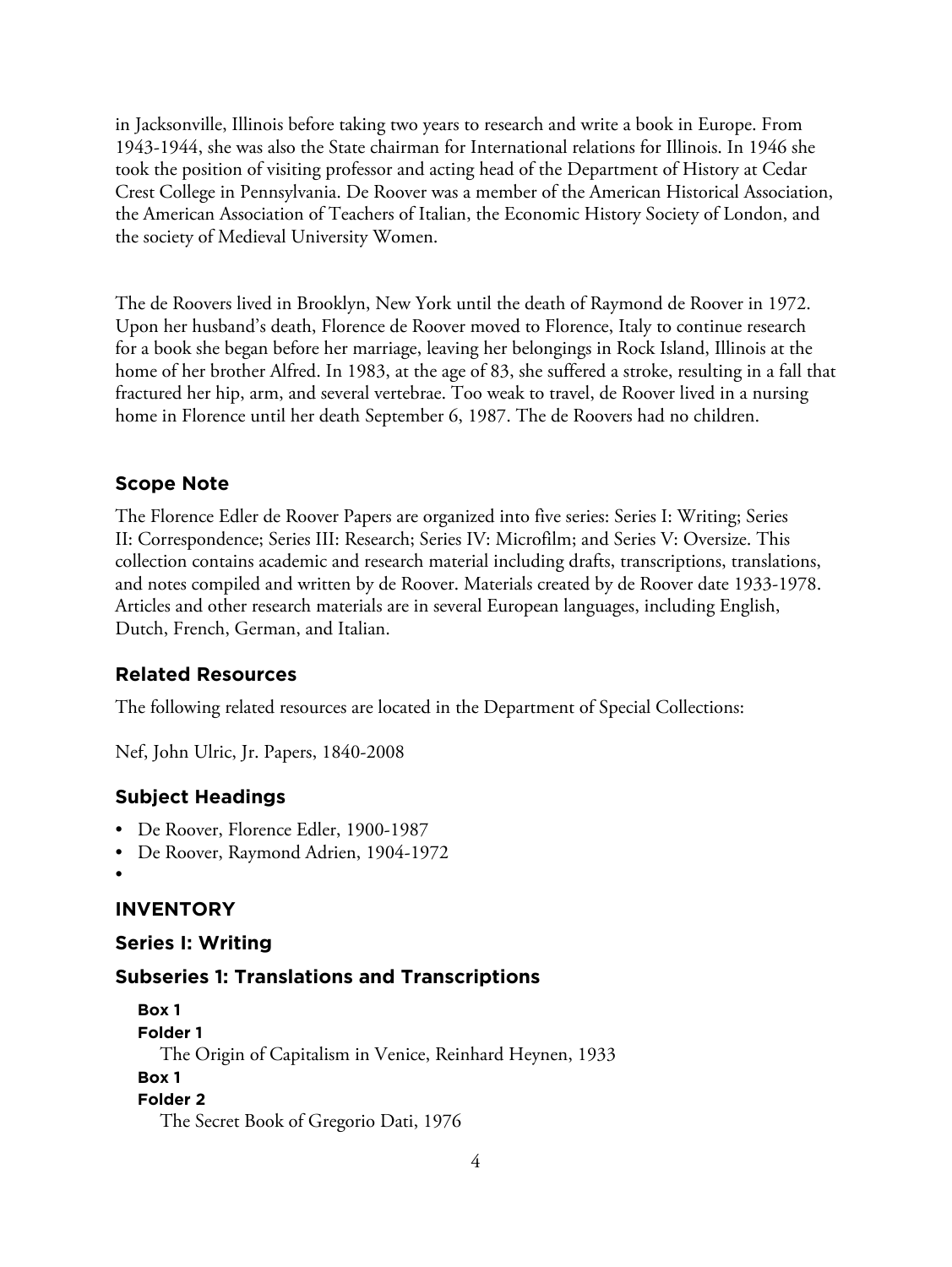**Box 1 Folder 3** Bettino Frescobaldi, Public Record, undated **Box 1 Folder 4** 14th century account book, Lucca, undated **Box 1 Folder 5**

Miscellaneous, undated

# **Subseries 2: PhD Dissertation, "The Silk Trade of Lucca during the Thirteenth and Fourteenth Centuries," 1930**

**Box 1 Folder 6** Article, undated **Box 1 Folder 7** Introduction, undated **Box 1 Folder 8** Chapter One, undated **Box 1 Folder 9** Chapter One, revised, undated **Box 1 Folder 10** Chapter Two, undated **Box 1 Folder 11** Chapter Two, revised, undated **Box 1 Folder 12** Chapters One & Two, revised; Chapter Three, undated **Box 1 Folder 13** Chapter Three, notes **Box 1 Folder 14** Chapter Three, materials used, undated **Box 2 Folder 1** Chapter Five, undated **Box 2 Folder 2** Chapter Six, undated **Box 2**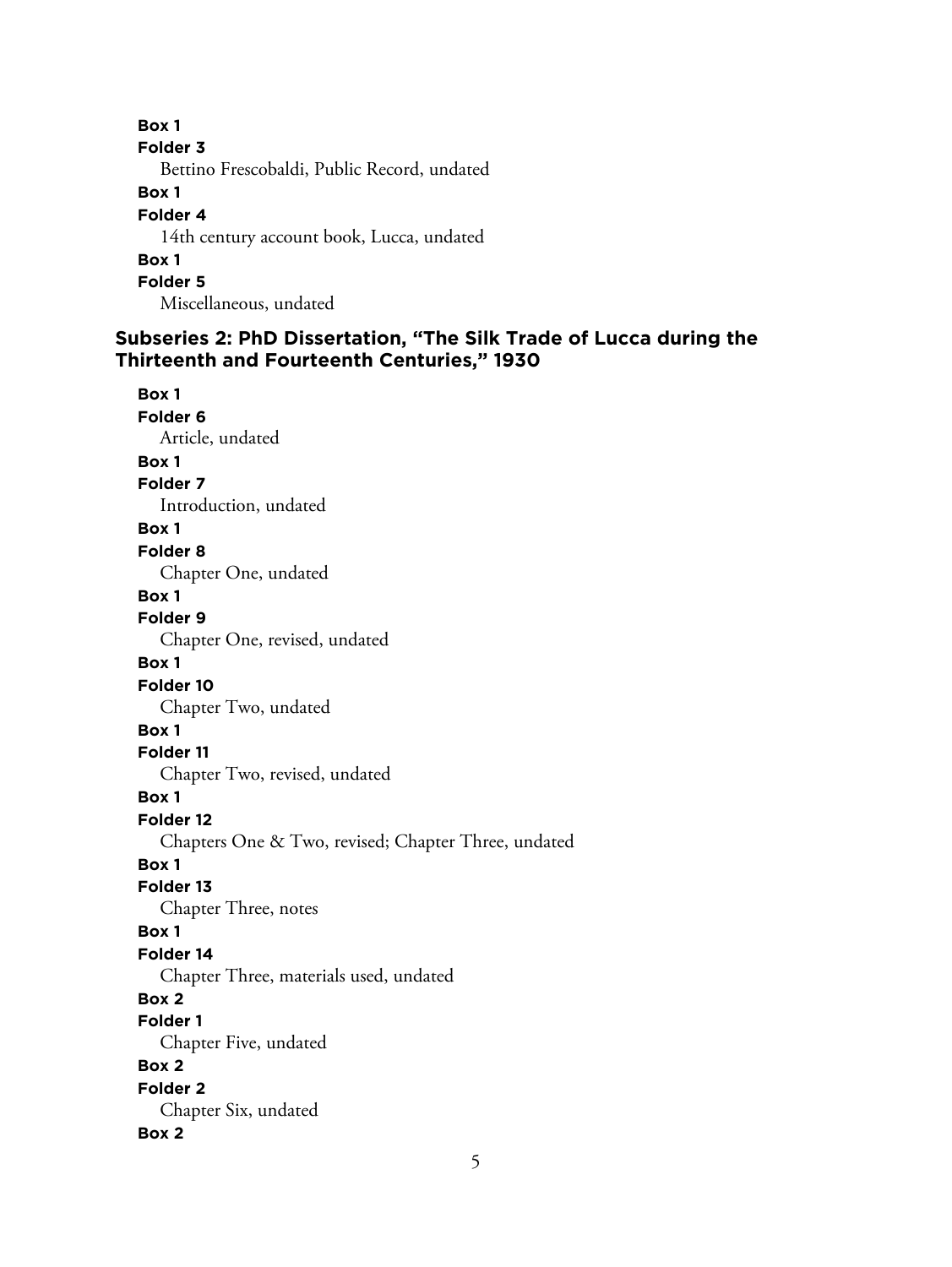**Folder 3** Chapter Seven, undated **Box 2 Folder 4** Appendices I-XIII, undated **Box 2 Folder 5** Appendices, I-XIII, undated **Box 2 Folder 6** Bibliography, undated **Box 2 Folder 7** Lecture, undated

# **Subseries 3: Articles**

#### **Box 2**

**Folder 8** Articles by de Roover, offprints, 1936-1938

#### **Series II: Correspondence**

#### **Box 3**

**Folder 1** Family Correspondence (photocopies), 1945-1987 **Box 3 Folder 2** Allen Evans, Correspondence, 1938-1956 **Box 3 Folder 3** Ruth Grönwoldt, Correspondence, 1953-1957 **Box 3 Folder 4** Frances Little, Correspondence, 1954-1955 **Box 3 Folder 5** Miscellaneous Correspondence, 1946-1949, 1978

## **Series III: Research**

## **Subseries 1: Strozzi**

**Box 3 Folder 6** Draft and Notes, undated **Box 3 Folder 7** Strozzi Voyage and New Facets Article, undated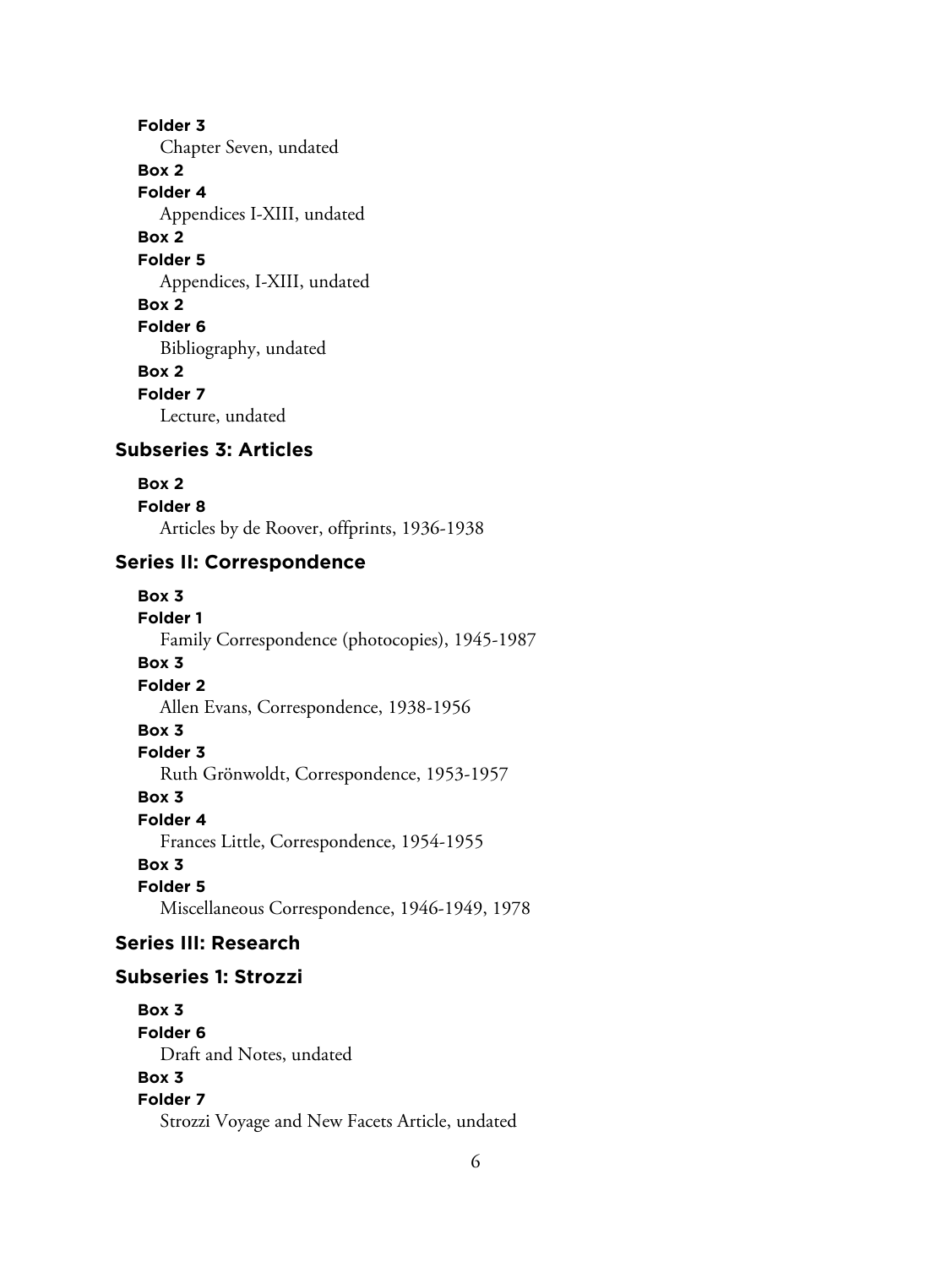#### **Box 3**

**Folder 8**

Articles, undated

## **Box 3**

#### **Folder 9**

Notes, undated

# **Box 3**

## **Folder 10**

Girolamo Strozzi Notes, Miscellaneous, undated

## **Subseries 2: Antwerp**

**Box 3 Folder 11**

Newspaper, 1930

## **Box 3**

**Folder 12**

Photographs & Postcards, undated

## **Box 3**

## **Folder 13**

Municipal Archives of Antwerp, Notes and Correspondence, undated

## **Box 3**

## **Folder 14**

Photographs of Early Drawings and Maps, undated

## **Box 3**

## **Folder 15**

Antwerp Money Market, Van der Molen Letters & Notes, undated

# **Subseries 3: Articles on the history of Accounting, 1889-1971**

## **Box 3 Folder 16** Articles on the history of Accounting, 1930-1947, 1964 **Box 4 Folder 1** Articles on the history of Accounting, 1926-1931, 1940, undated **Box 4 Folder 2** Articles on the history of Accounting, 1875, 1929-1950, undated **Box 4 Folder 3** Articles on the history of Accounting, 1944-1960, undated **Box 4 Folder 4** Articles on the history of Accounting, 1889, 1929-1971, undated **Box 4 Folder 5** Articles on the history of Accounting, 1930-1945, 1960, undated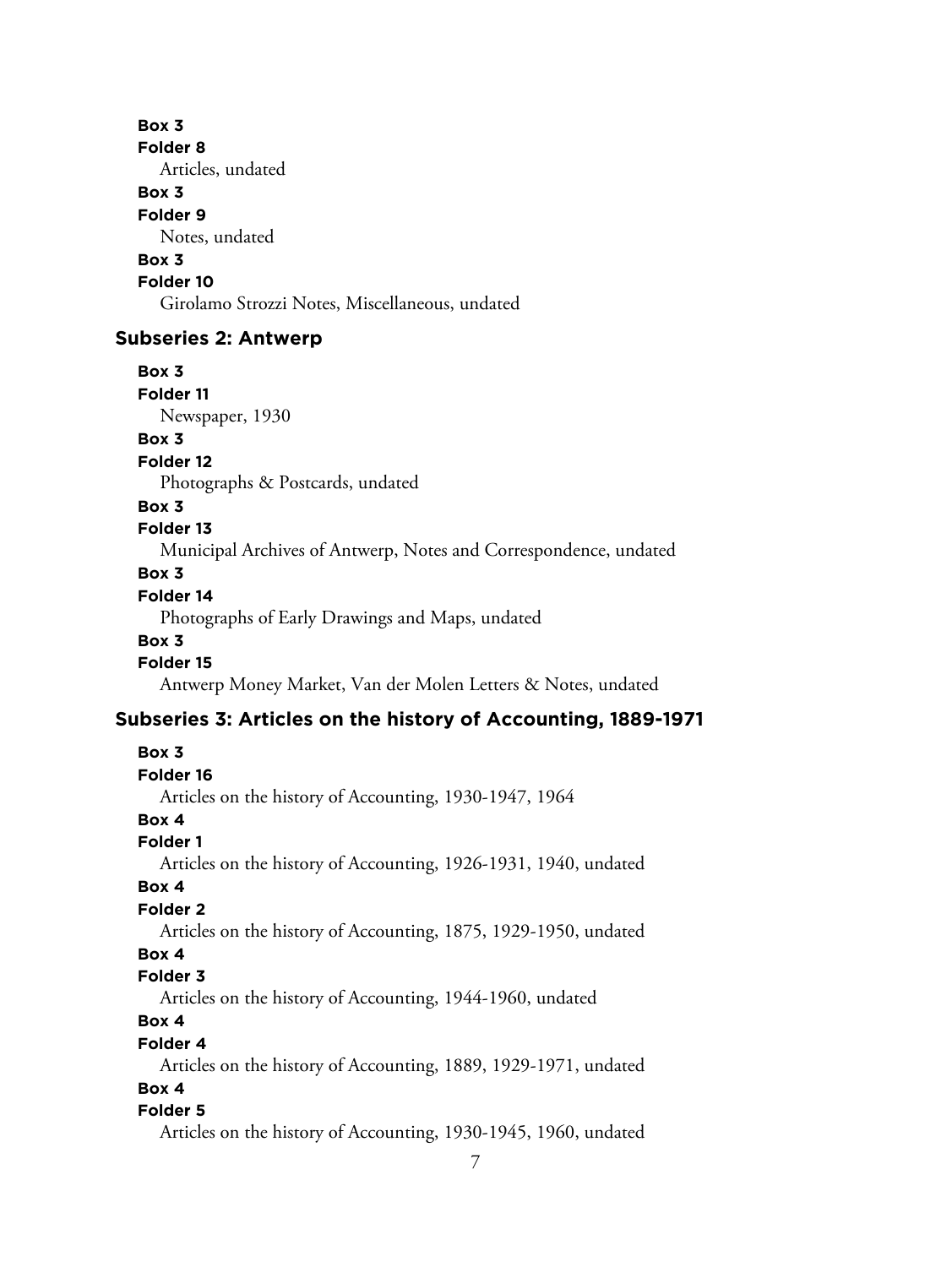## **Box 4**

#### **Folder 6**

Articles on the history of Accounting, 1919-1929, 1954, 1967, undated

#### **Box 5**

#### **Folder 1**

Articles on the history of Accounting, 1930-1960, undated

# **Box 5**

## **Folder 2**

Articles on the history of Accounting, 1907-1962, undated

## **Subseries 4 Pieter Van der Molen & Brothers**

## **Box 5**

#### **Folder 3**

Photostat copies of letterbooks, Folios 1-50, March 9, 1538-January 11, 1539

## **Box 5**

**Folder 4**

Photostat copies of letterbooks, Folios 51-100, January 11, 1539- July 15, 1539

## **Box 5**

# **Folder 5**

Photostat copies of letterbooks, Folios 101-150, August 8, 1539-May 2, 1540

## **Box 5**

## **Folder 6**

Photostat copies of letterbooks, Folios 151-200, May 2, 1540 – April 3, 1541

# **Box 6**

## **Folder 1**

Photostat copies of letterbooks, Folios 201-250, April 3, 1541 – November 25, 1542

## **Box 6**

# **Folder 2**

Photostat copies of letterbooks, Folios 251-296, December 16, 1542 – October 4, 1544

## **Box 6**

## **Folder 3**

Letters, transcriptions, undated

## **Box 6**

# **Folder 4**

For Article on Exchange, 1946

## **Box 6**

## **Folder 5**

Daniel van der Melen family & genealogy of my van der Molen, undated

# **Box 6**

## **Folder 6**

Tapestries, undated

## **Box 6**

# **Folder 7**

Things to Look Up, undated **Box 6 Folder 8**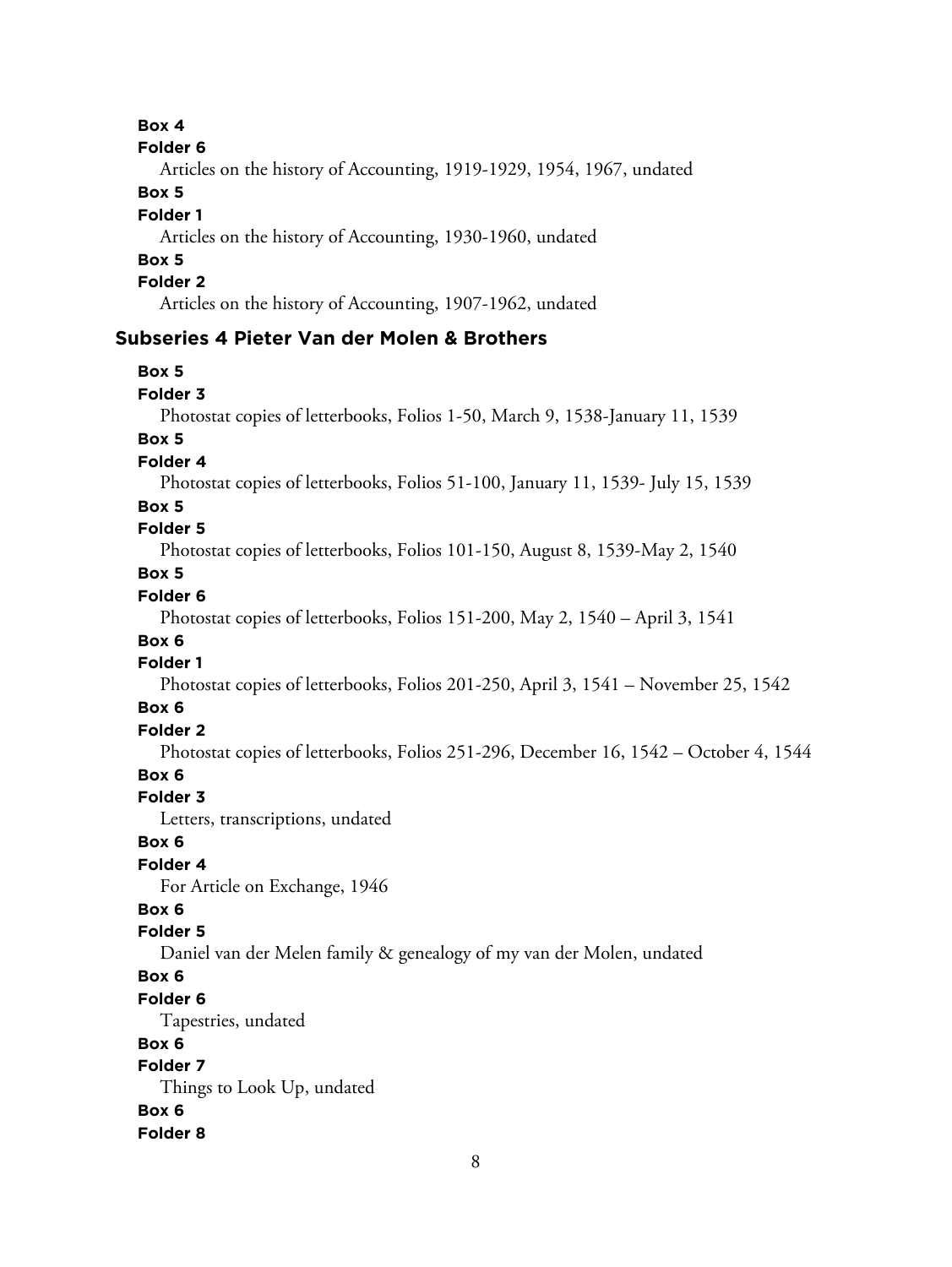Van der Molen & Antwerp, notes, draft, and correspondence, 1962, undated

**Box 6**

**Folder 9**

Maritime Insurance

**Box 6**

## **Folder 10**

Materials, 1947, undated

## **Box 6**

**Folder 11**

Notes, undated

## **Subseries 5: The Medici**

#### **Box 7**

Medici Family Genealogy, prepared by Mr. and Mrs. Frederic Gaupp, The Medici, 1-700s, Lippo or Cascia Line, undated

#### **Box 8**

Medici Family Genealogy, prepared by Mr. and Mrs. Frederic Gaupp, The Medici, 800-1425, Averando or Cafaggiolo Line, undated

#### **Box 9**

Medici Family Genealogy, prepared by Mr. and Mrs. Frederic Gaupp, The Medici, Persons related to the Medici through marriage, undated

#### **Box 10**

## **Folder 1**

Notes accompanying Medici Family Genealogy, undated

## **Box 10**

**Folder 2**

Francesco di Giuliano De' Medici, notes, outline, undated

## **Subseries 6: Miscellaneous**

**Box 10 Folder 3** Lucchesi Merchants, notes, undated **Box 10 Folder 4** Italian Shields, undated **Box 10 Folder 5** Gabella & Brobers Records, undated **Box 10 Folder 6** Medieval Businessmen, notes, outline, undated **Box 10 Folder 7** A Case on Francesco Datini del Prato, draft, outline, undated **Box 10 Folder 8**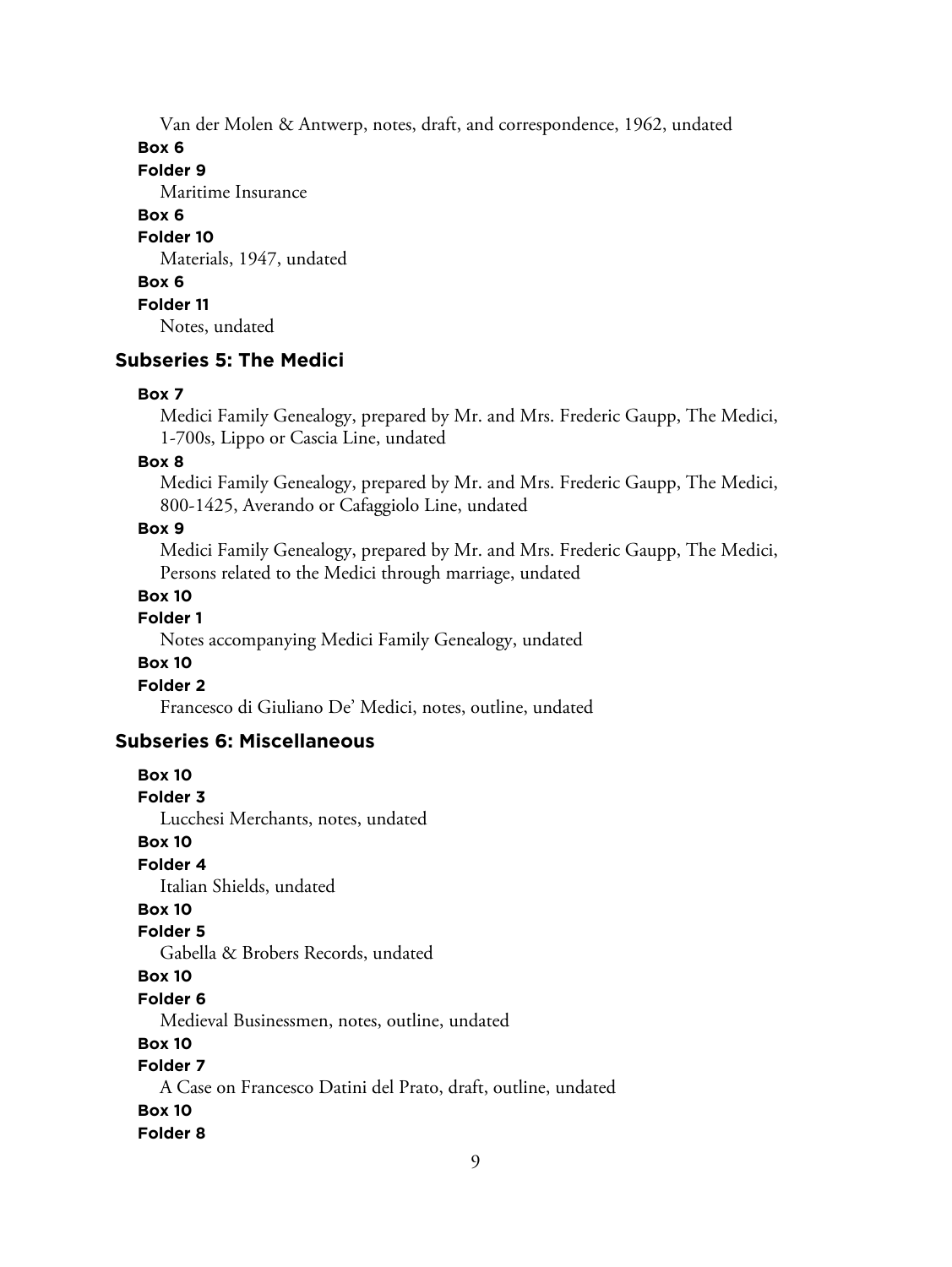Material on Winchcombe Kerseys, undated

**Box 10**

## **Folder 9**

Bergen op Zoom, undated

## **Box 10**

## **Folder 10**

English Materials

# **Box 10**

## **Folder 11**

Professor Osamu Kojima, early Japanese works on bookkeeping, photos and descriptions, undated

#### **Box 10**

#### **Folder 12**

Notes & Clippings found in P. G. A. de Waal, Van Pacciolo tot Stevin, undated

#### **Box 10**

#### **Folder 13**

Maps, Europe, Italy, undated

#### **Box 10**

#### **Folder 14**

Typescript of Account books of Cristoforo Ambiogi of Southampton 1492-1497, ed. Alwyn Ruddock, undated

#### **Box 11**

## **Folder 1**

Allen Evans, transcriptions of manuscripts concerning medieval coinage from Florence, Paris, Aix, Naples, Venice, & Rome, [1/2], undated

# **Box 11**

#### **Folder 2**

Allen Evans, transcriptions of manuscripts concerning medieval coinage from Florence, Paris, Aix, Naples, Venice, & Rome, [2/2], undated

## **Box 11**

## **Folder 3**

Allen Evans, materials, notes on medieval coinage, undated

## **Box 11**

## **Folder 4**

Misc. Items, undated

#### **Box 12**

Glass lantern slides for illustrated lecture, including views of Lucca, medieval drawings of silk manufacture, and photographs of samples of Lucchese silks, undated

## **Box 13**

De Roover note cards for PhD dissertation, [1/2]

## **Box 14**

De Roover note cards for PhD dissertation, [2/2]

## **Series IV: Microfilm**

**Box 15**